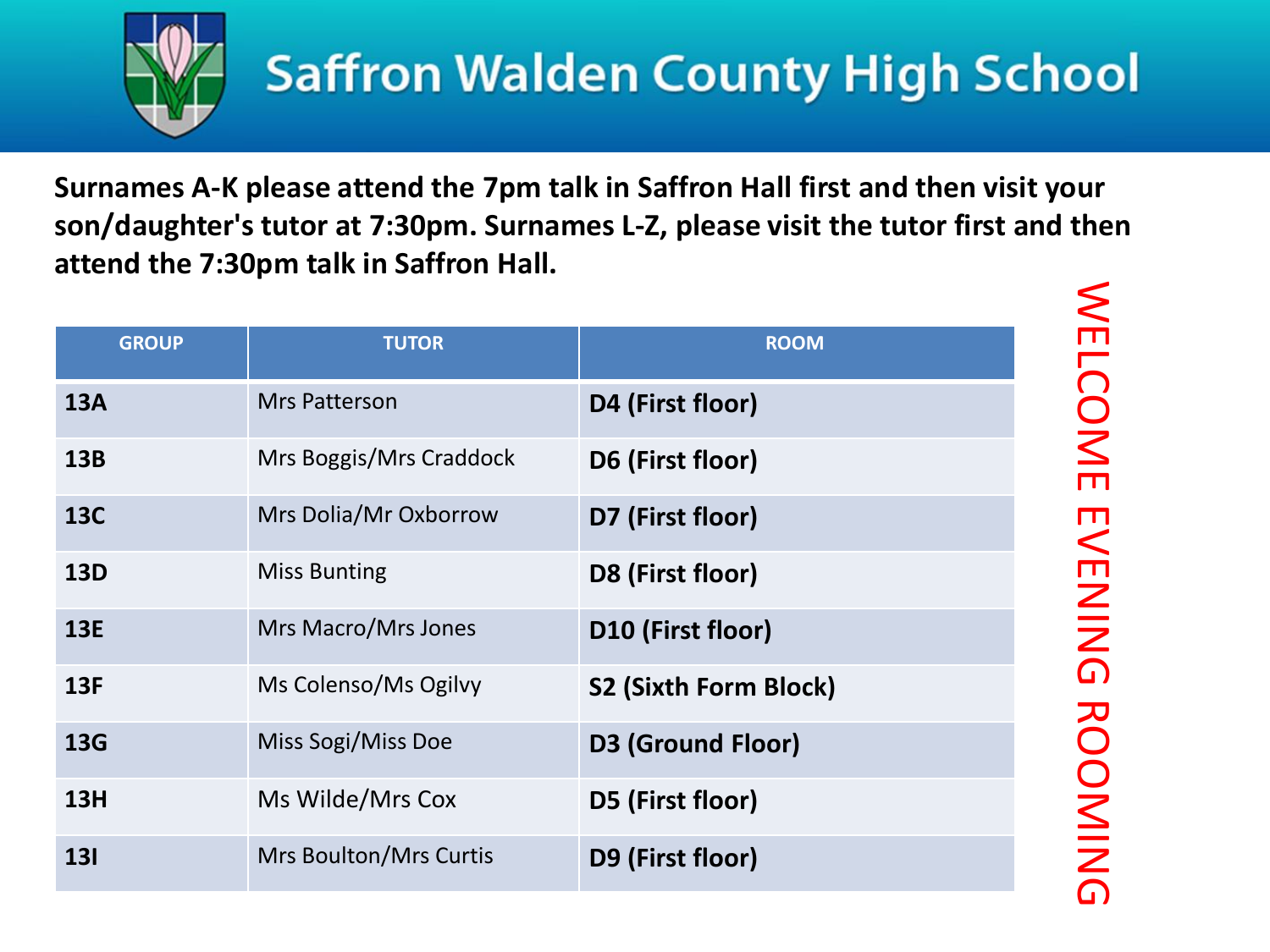

# **Welcome to Year 13 2021** *Mrs Kennedy Director of Sixth Form*



**Saffron Walden County High School**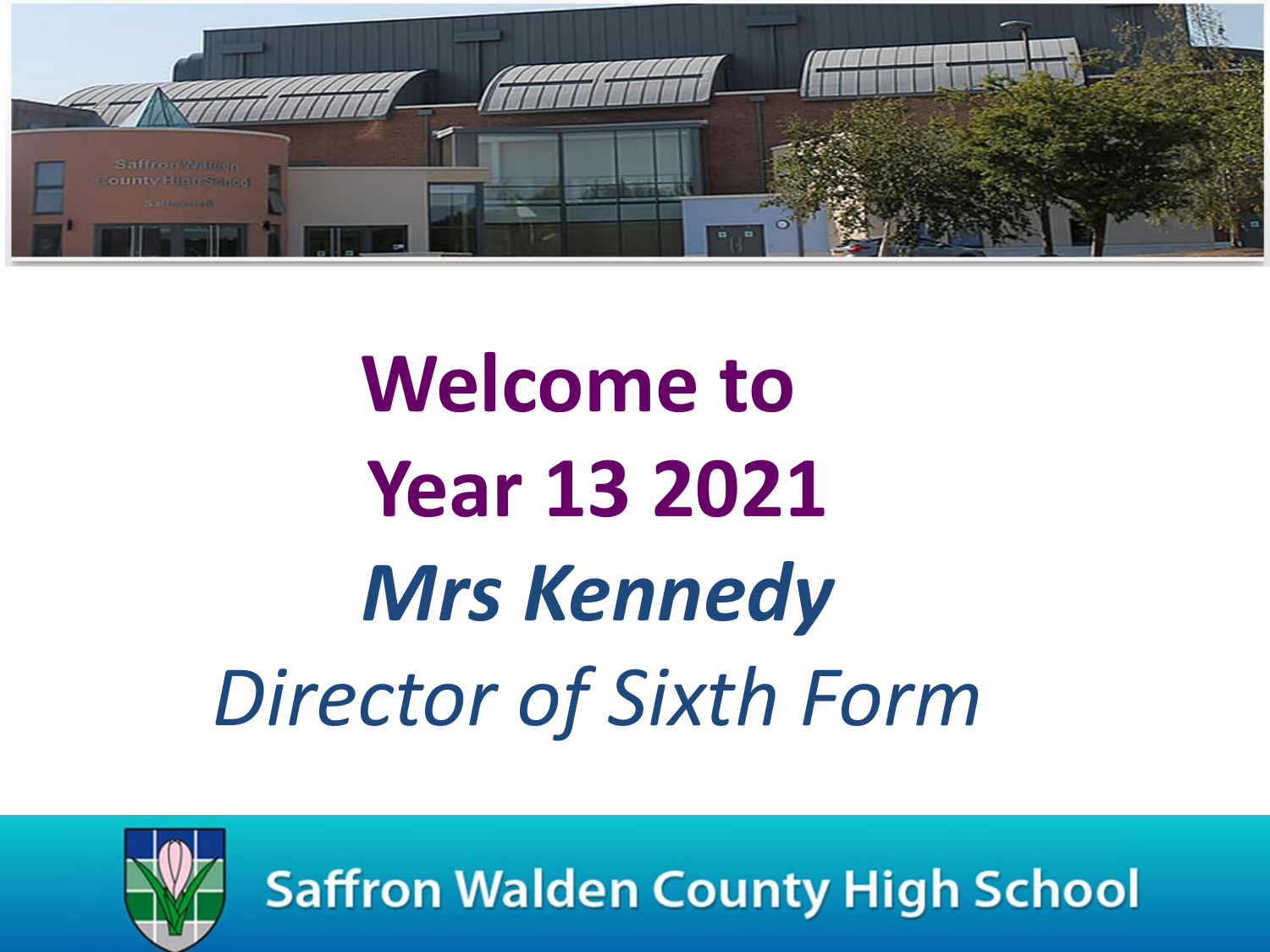

## **Saffron Walden County High School**

• **Mrs Bendall: Deputy Director of Sixth Form (Y13)**



- **Dr Wood: Assistant Head of Sixth Form (Early Apps & EPQ)**
- **Dr Toogood: Assistant Head of Sixth Form (Careers & Employability)**



• **Mrs Chapman: Student Liaison & Attendance Officer**



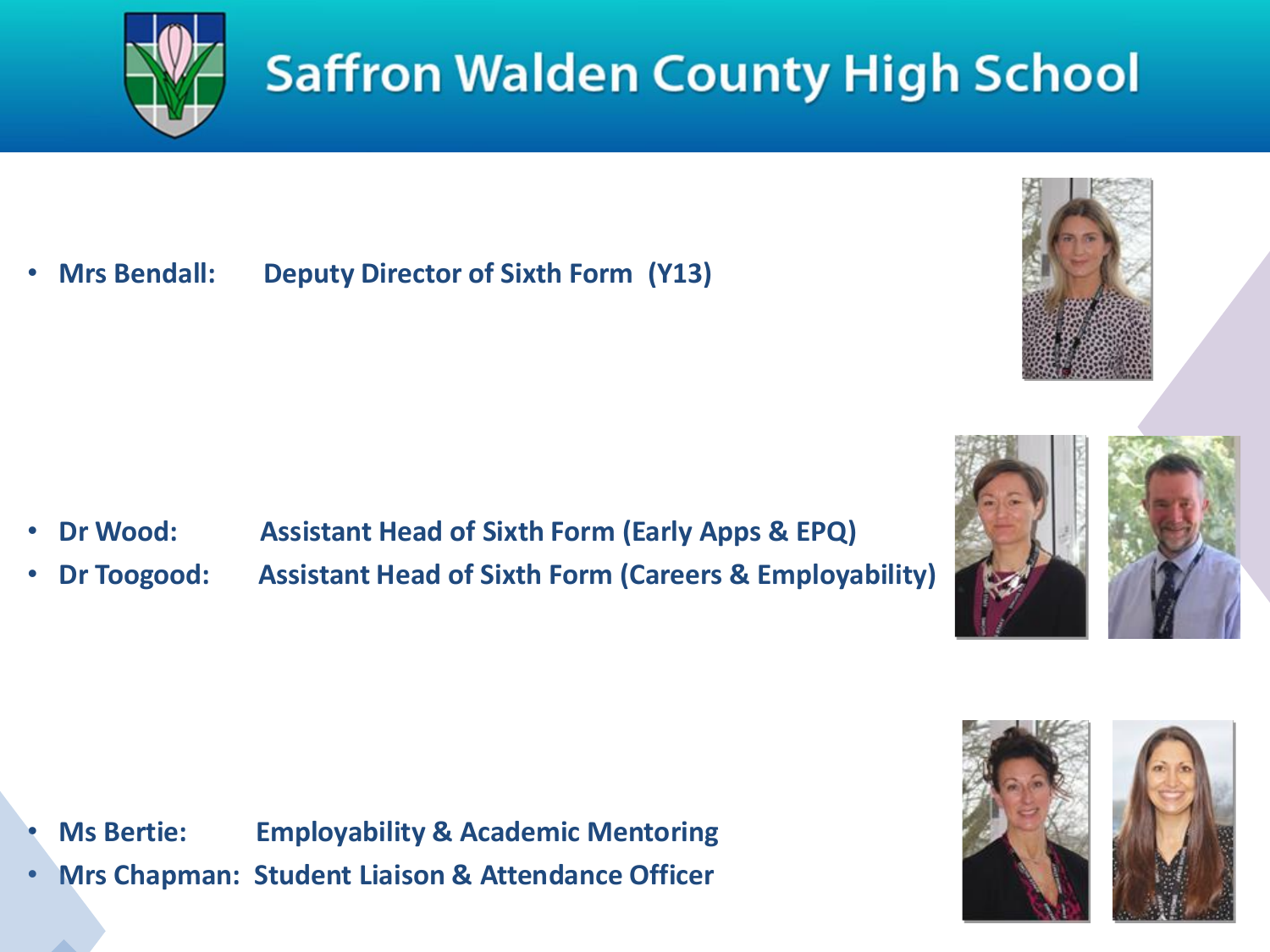

### **Saffron Walden County High School**



#### *Progression destinations 2021*

-12 successful Oxbridge candidates

-4 students studying Medicine

-50% of the cohort accessing a Russel Group University

-Nottingham Trent, Nottingham, York, Anglia Ruskin, Exeter and Durham

-Royal Navy, KPMG, Ernst & Young and local HR, Banking, Nursing and IT apprenticeships secured.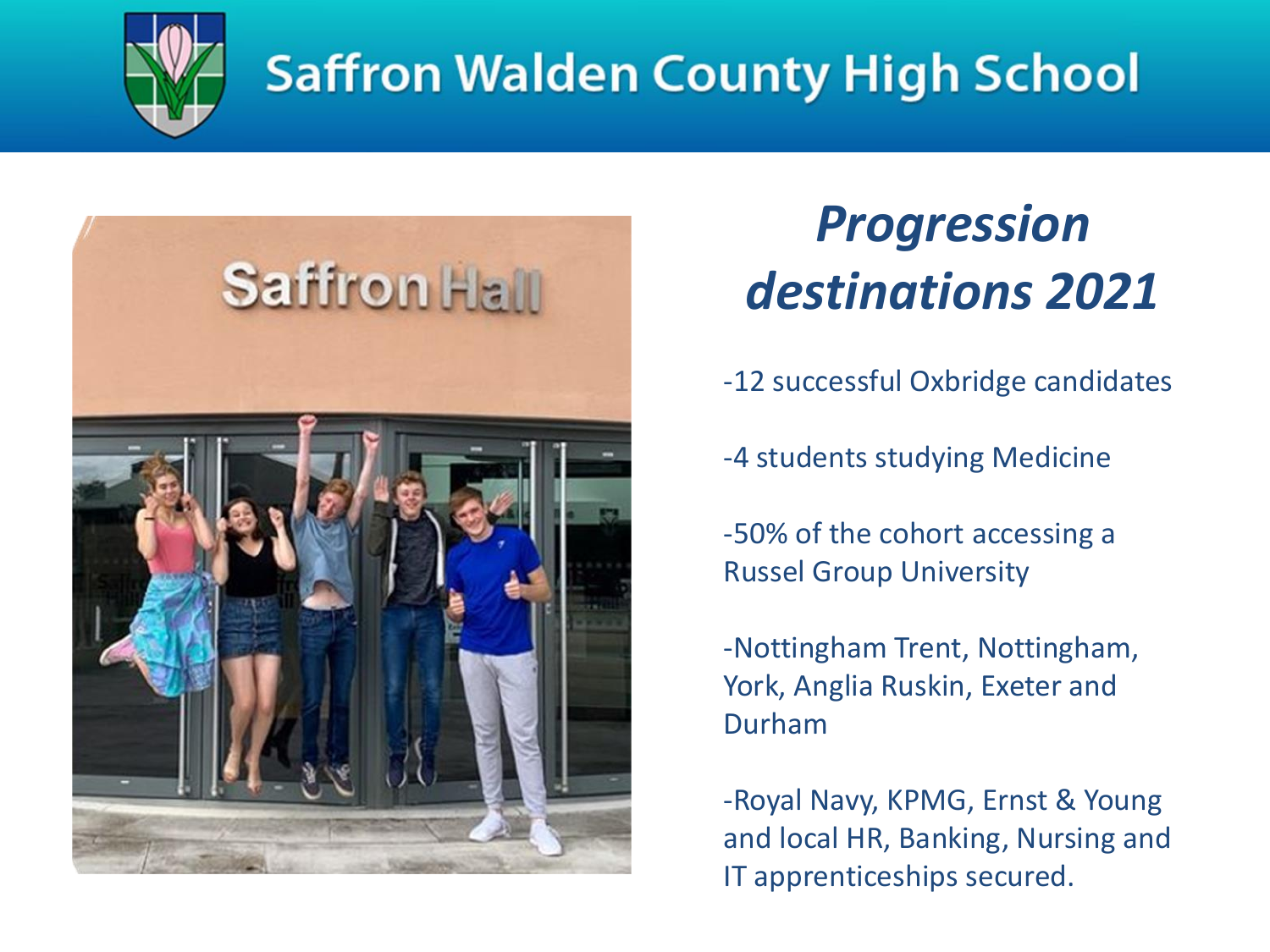



applications, so competition for places continues despite the pandemic.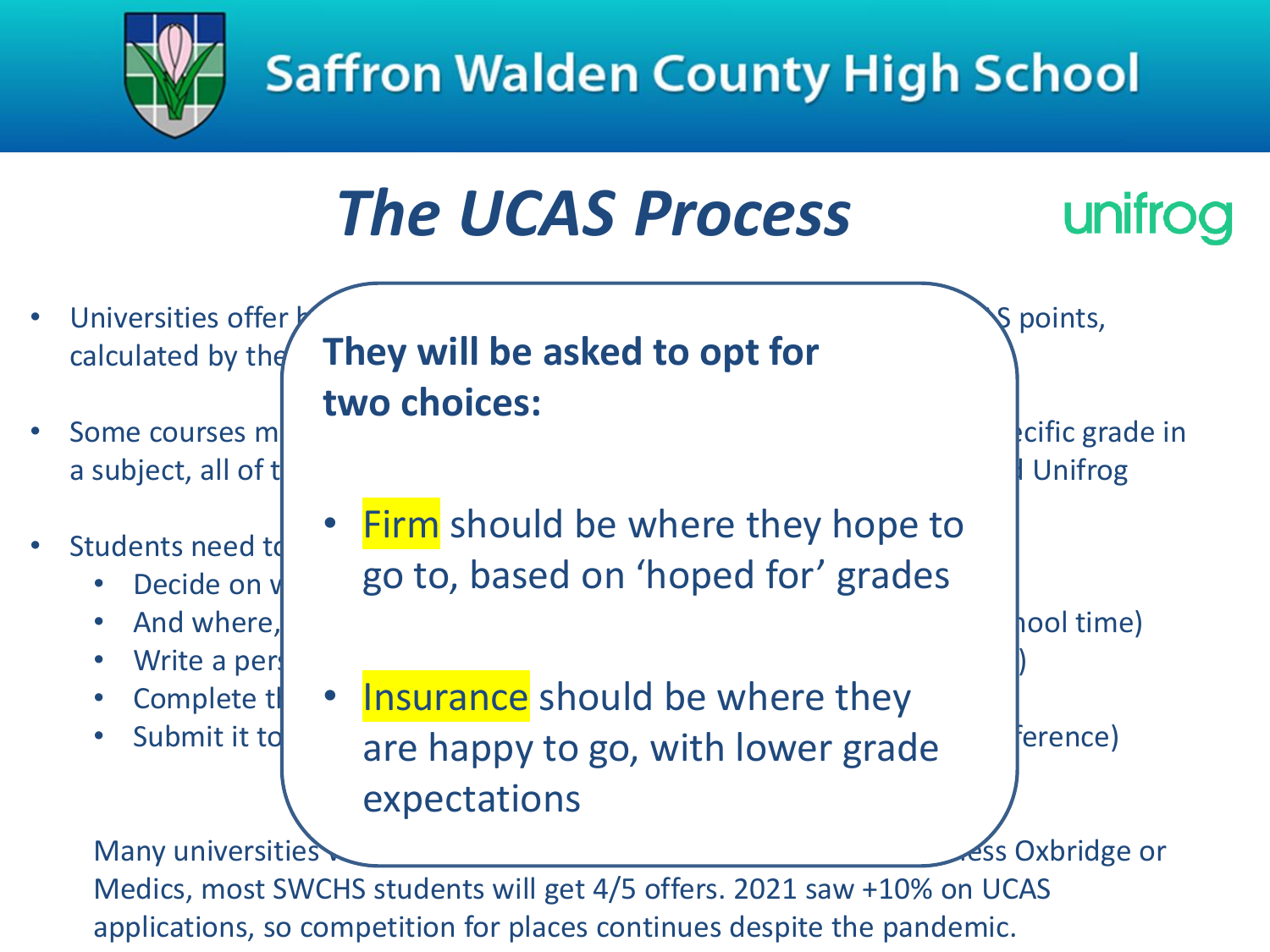

# *Reference grades*

- **These are the grades that will appear on their UCAS/apprenticeship/job applications. They are reviewed in the Autumn progress check.**
- **These are 'realistically optimistic' and set with the aim of students being eligible to apply to competitive university courses and jobs.**
- **They are not a prediction of what the student will achieve. This is the forecast grade.**
- **Where there is a significant difference between the reference and forecast grades, students will be supported to close the gap through a combination of subject and pastoral support systems.**
- **The reference grades will be reviewed in the Autumn progress check in November**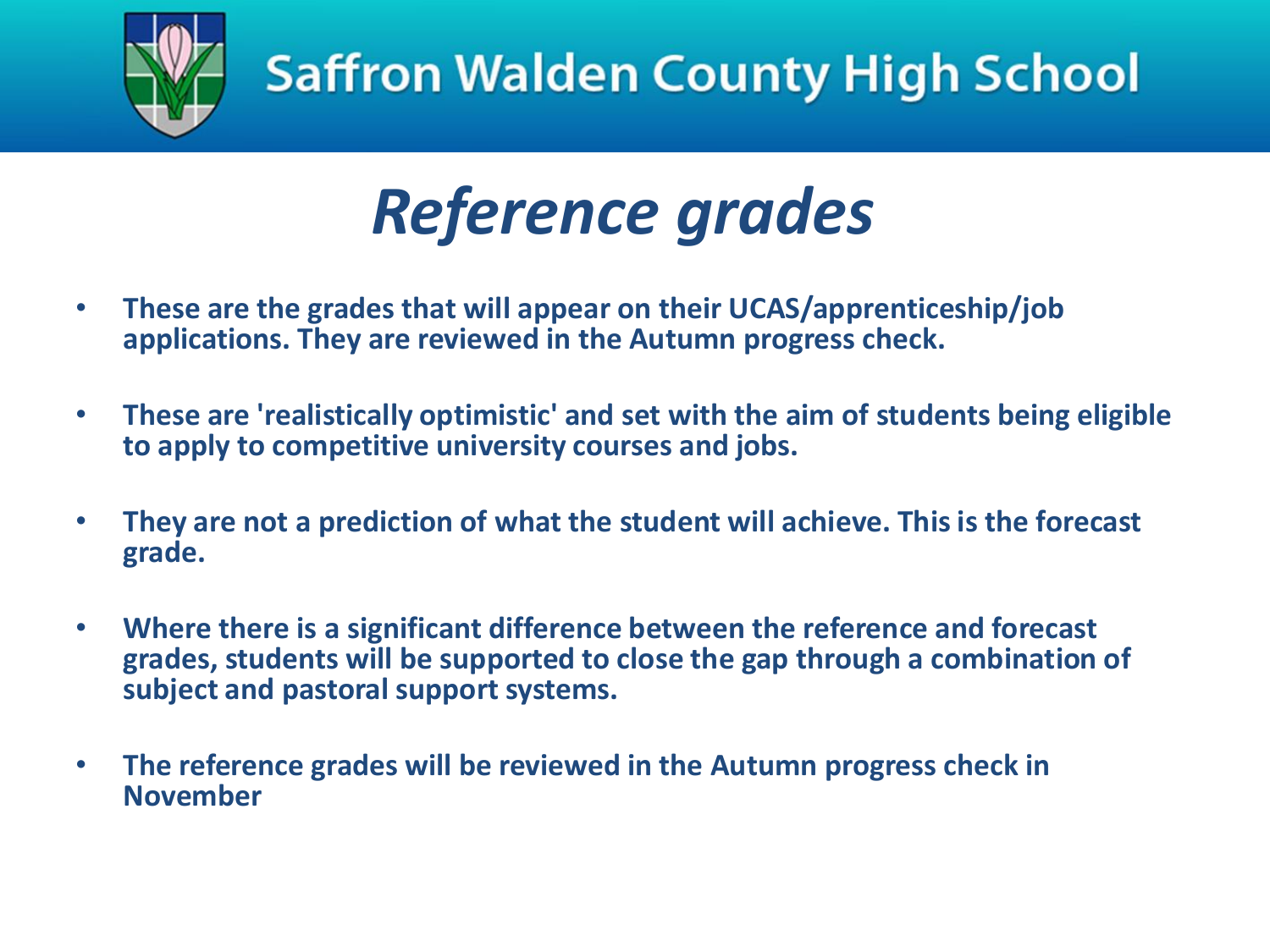

# *Have a 'Plan B'*

- Happily, most SWCHS students get to where they want to go
- However, a few students fail to listen to advice in having a more secure insurance choices for progression plans.
- If students have exciting alternative options for university choices and courses then there is less chance of disappointment or being forced into clearing because they don't have any offers.
- Make dual applications if still unsure.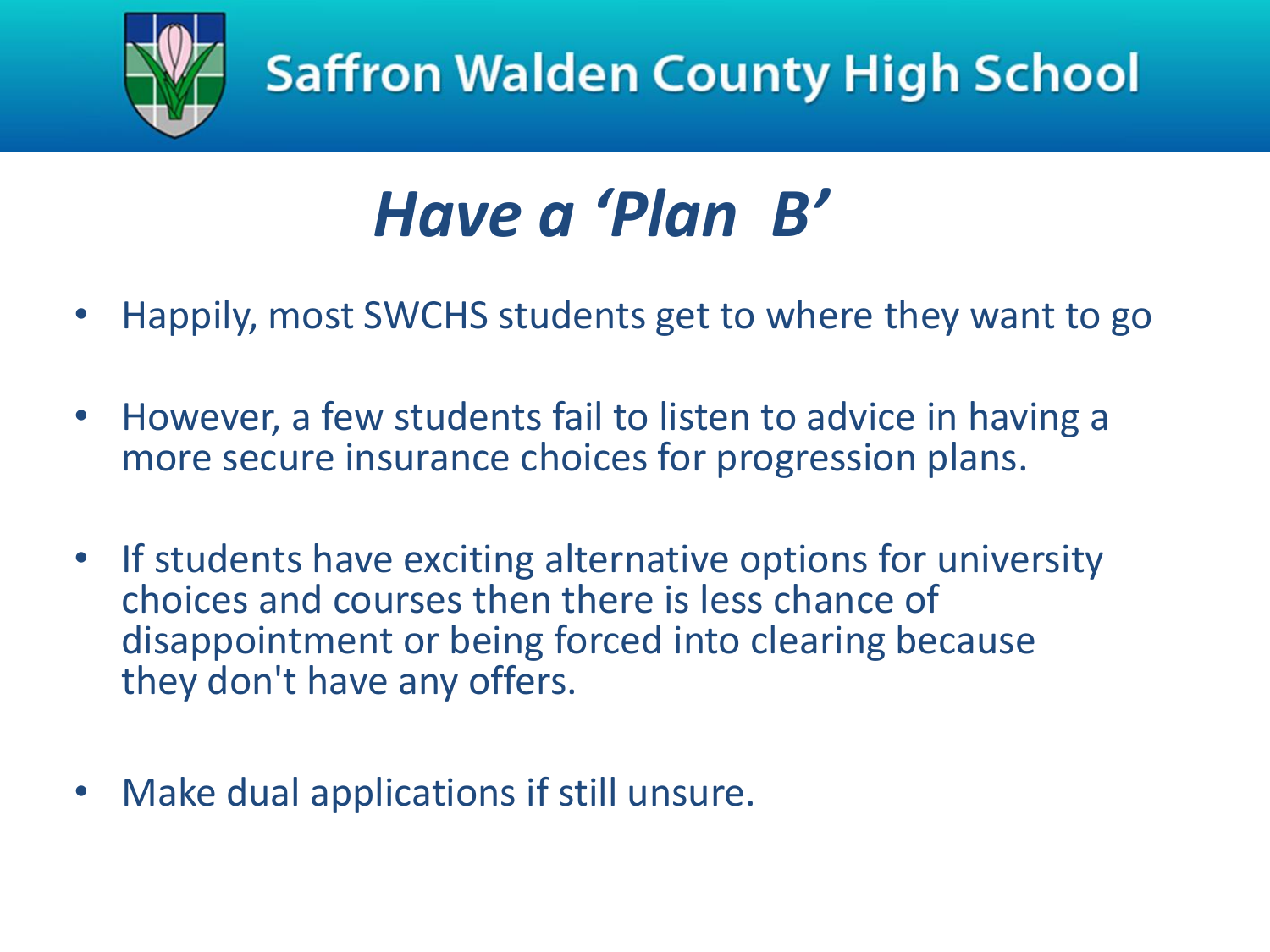

# *Student finance*

- Applied for by the Student, not us.
- Requires parental input (support is based on gross household income) but it is very likely that they and/or you will need to top-up their funding
- Students opt for finance with their UCAS application form
- The forms are completed in spring/summer 2022 (for 2022 entry)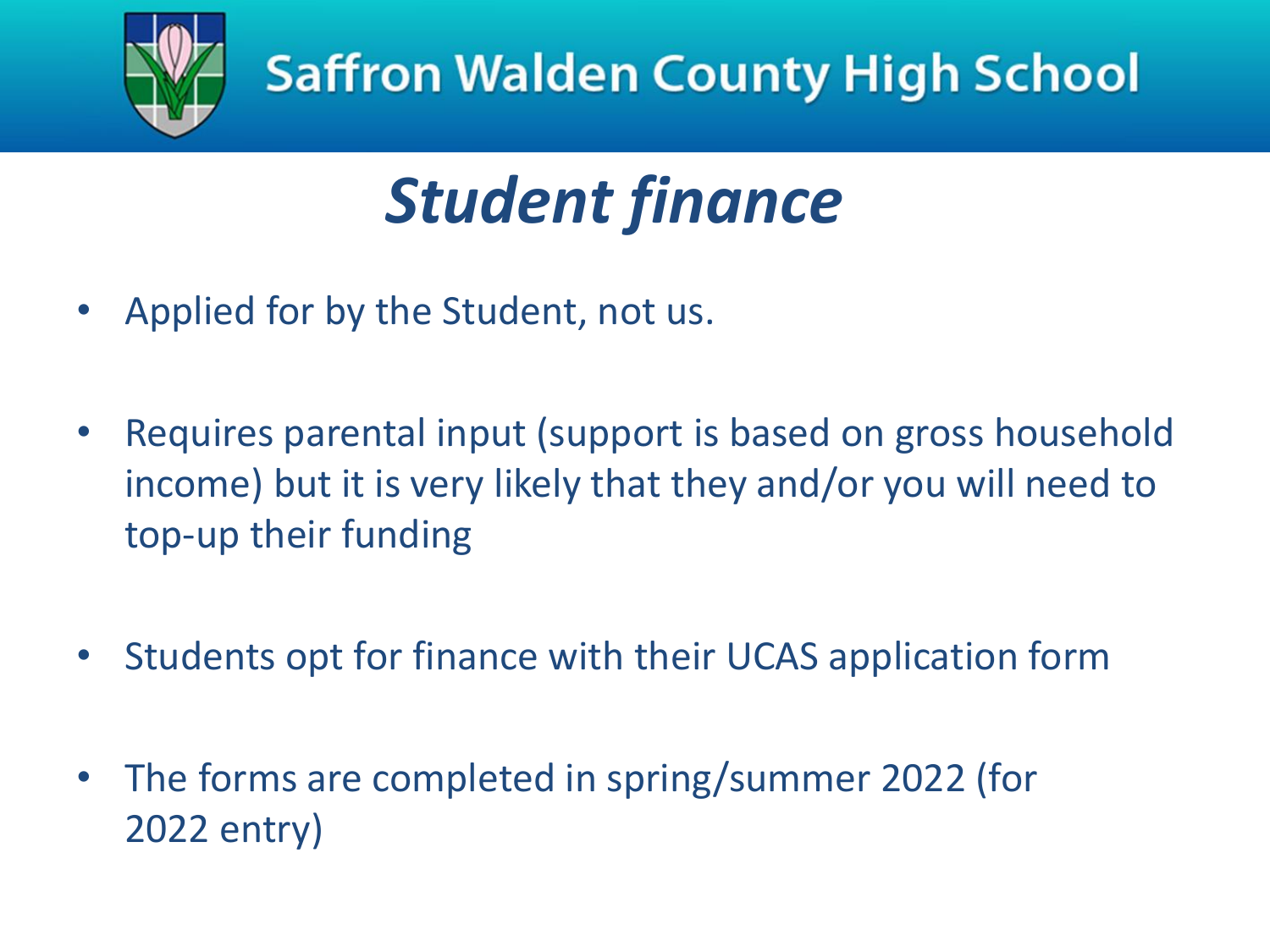

#### *Year 13 Important Dates*

- **End of September: University and course choices made, personal statement 1st draft written. Early Applicant deadlines.**
- **October Half Term: Final draft of personal statement written, University applications start to be sent.**
- **November: Continuing to send University applications**
- **W/C 22nd November: Autumn progress check**
- **December 9th: Parent's Evening**
- **December 17th: SWCHS deadlines for University applications**
- **26th January: UCAS deadline for University applications**
- **21st Feb: Mock exams #1**
- **14th March: Spring progress check**
- **W-C 18th April: Mock exams #2**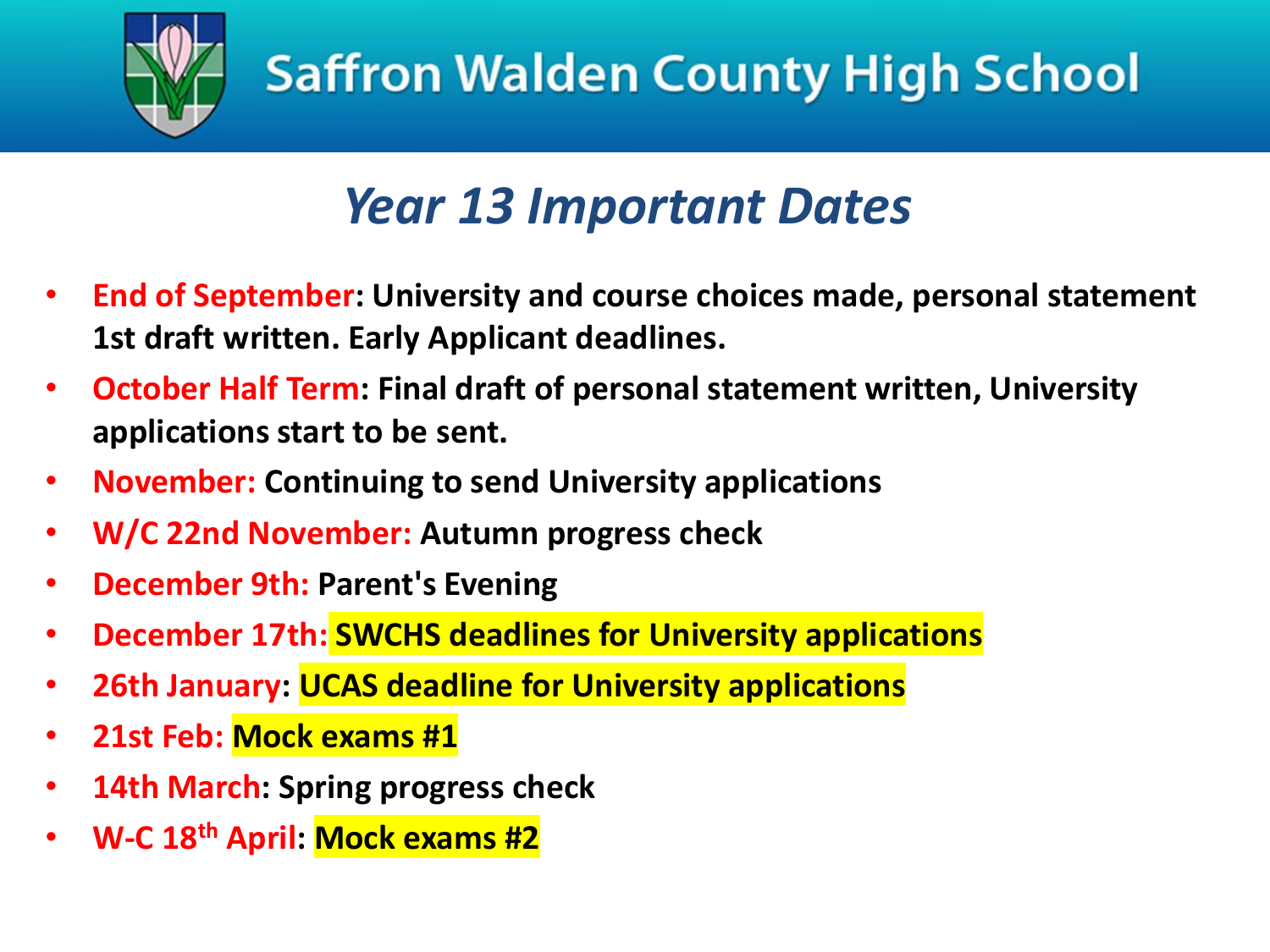

## **Saffron Walden County High School**

## *Academic significance of Y13*

- **Identify your non-negotiable study periods in the week and stick to them**
- **Plan what you'll do in each of them at the start of the week**
- **Find a space that really works for deep focus**
- **Don't favour certain tasks-attack the hard stuff in small chunks**
- **Balance productive days with a more relaxed evening/weekend**
- **Learn to say no**
- **Make independent study a daily habit to avoid late night working and burning out.**

**Reminder that A-Levels are linear, so both Year 12 and 13 content will need to be revised**

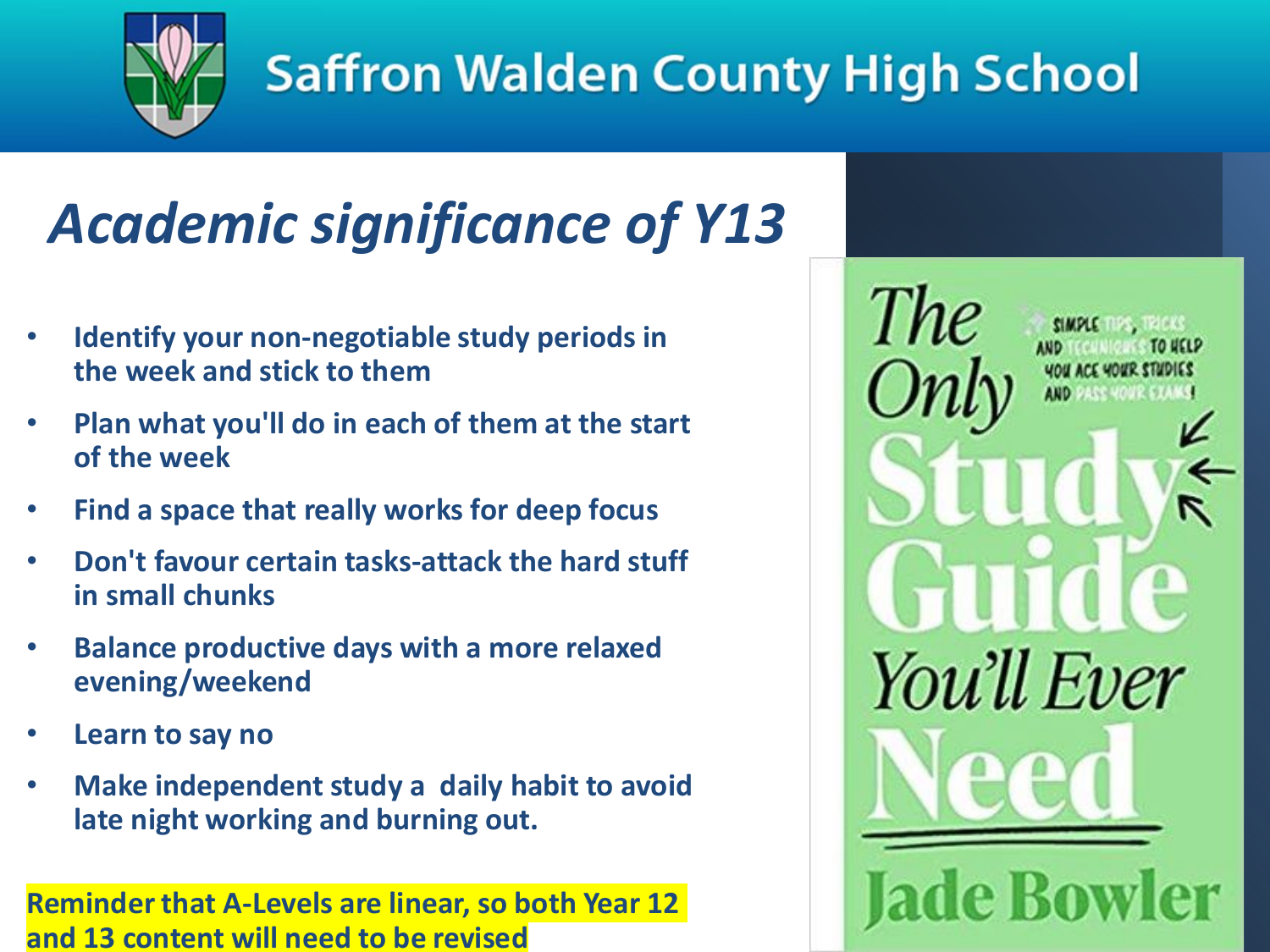# The Options Available Post-SWCHS

- ▪Undergraduate Degree
- ■Employment
- Advanced & Higher Apprenticeships (1-5 years, college, university or training provider alongside employer)



- **Degree Apprenticeships (3-6 years, college or** university alongside employer)
- Gap Year (before any of the above)

**Dual Applications : Students can pursue more than one of these at the same time!**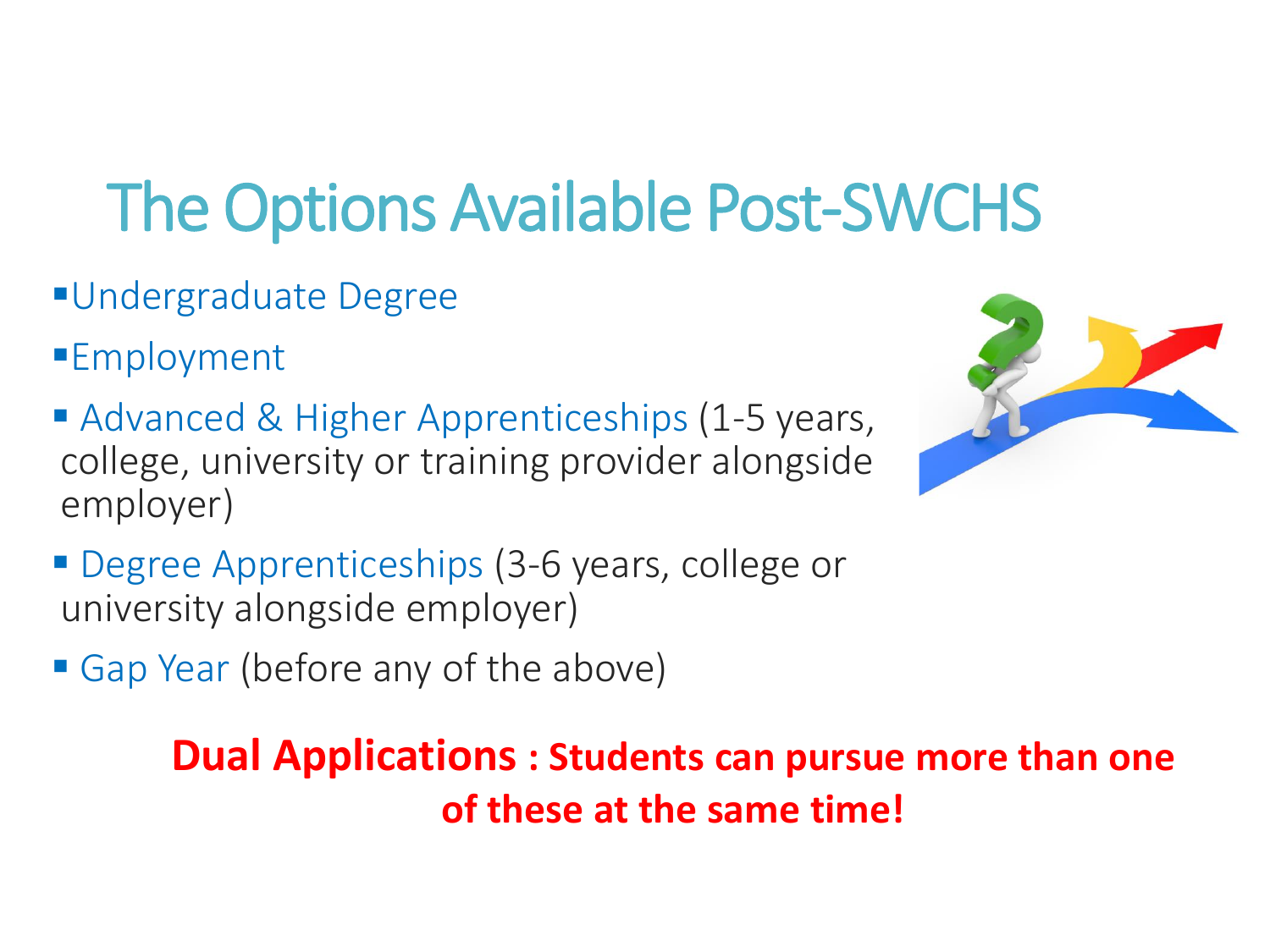

## What about apprenticeships?

Firstly, what are they?

- $\checkmark$  Work and train at the same time
- $\checkmark$  Gain job-specific skills
- $\checkmark$  Start to build a network in the workplace
- $\checkmark$  Earn a wage
- $\checkmark$  No tuition fees
- $\checkmark$  Be given time for study related to their role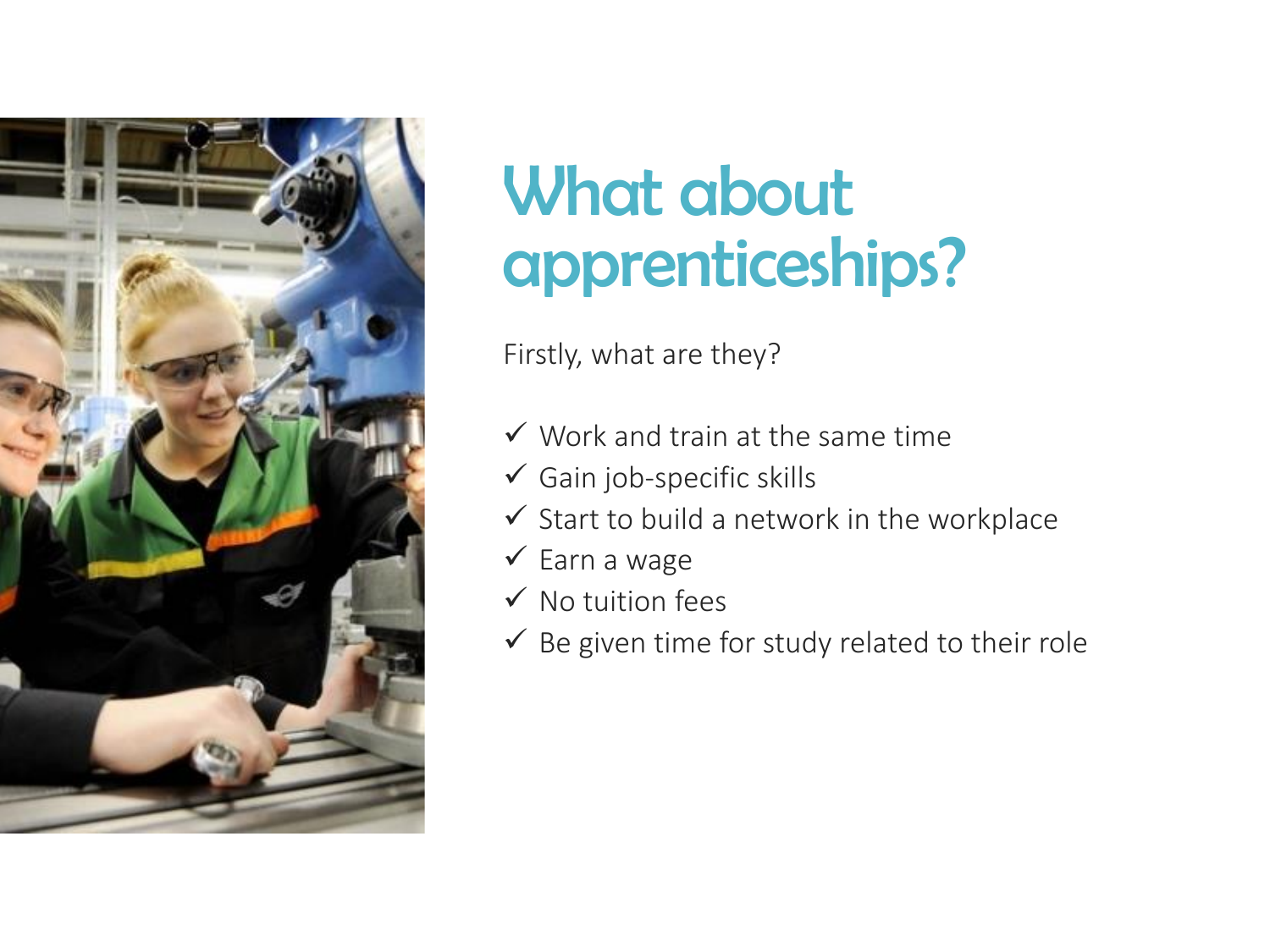#### What can you do an apprenticeship in?

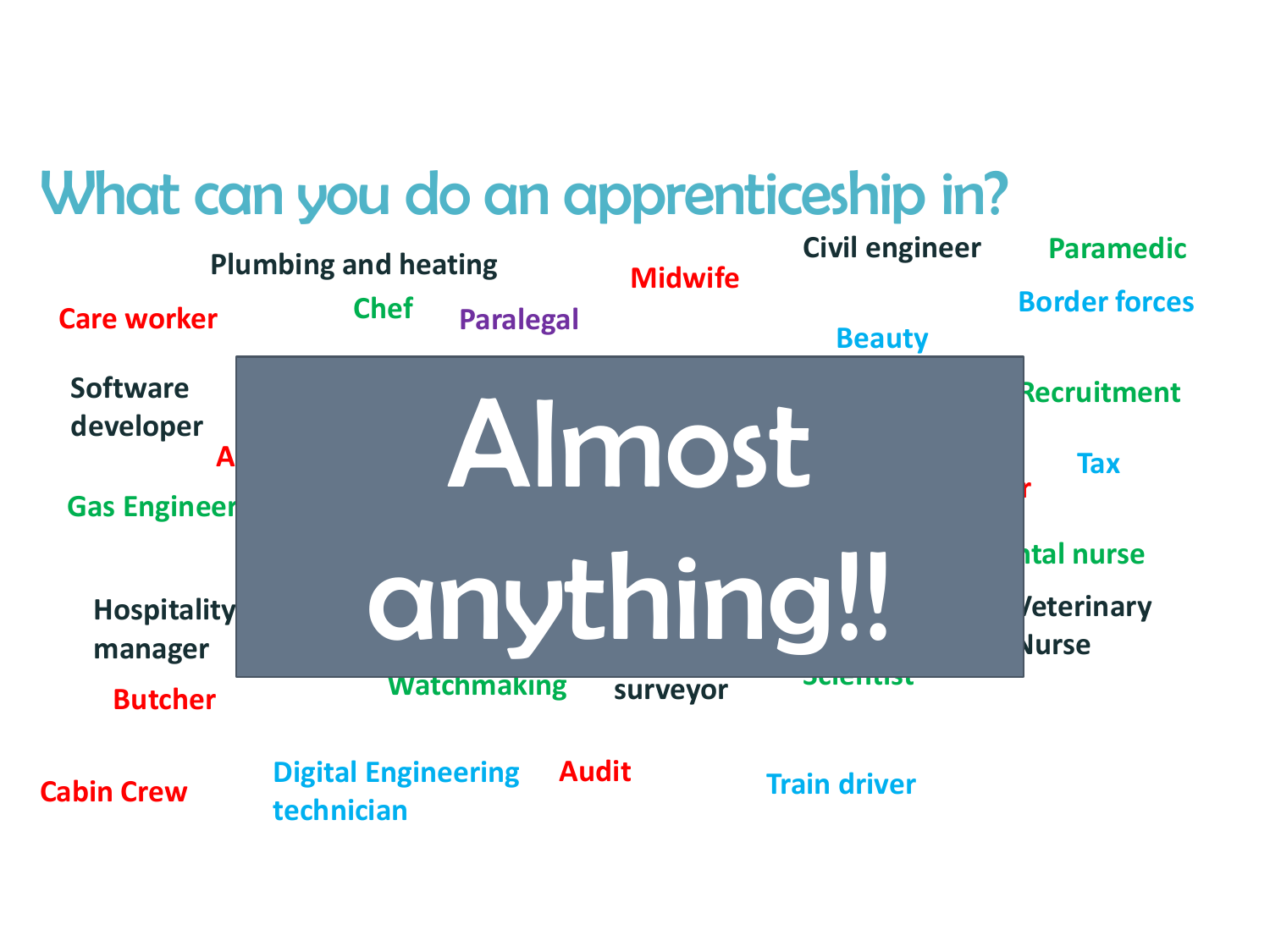#### What have students at SWCHS gone on to do?

Students at SWCHS have successfully secured apprenticeships in the following:

JP Morgan – investment banking apprenticeship (higher level apprenticeship)

Local gardening companies (advanced apprenticeships)

NHS – occupational therapy (degree apprenticeship), nuclear medicine (higher apprenticeship)

BBC – digital marketing (degree apprenticeship)

**Ernst & Young** – professional services / accountancy (degree apprenticeship)

Cambridge Regional College – Beauty and hairdressing apprenticeships (Intermediate/advanced apprenticeships)

\*\*\* IMPORTANT TO START LOOKING NOW \*\*\*

SOME OF THE MOST PRESTIGIOUS APPRENTICESHIP PROGRAMMES IN BANKING, ACCOUNTING, LAW, CONSULTING ETC WILL OPEN APPLICATIONS IN THE COMING WEEKS